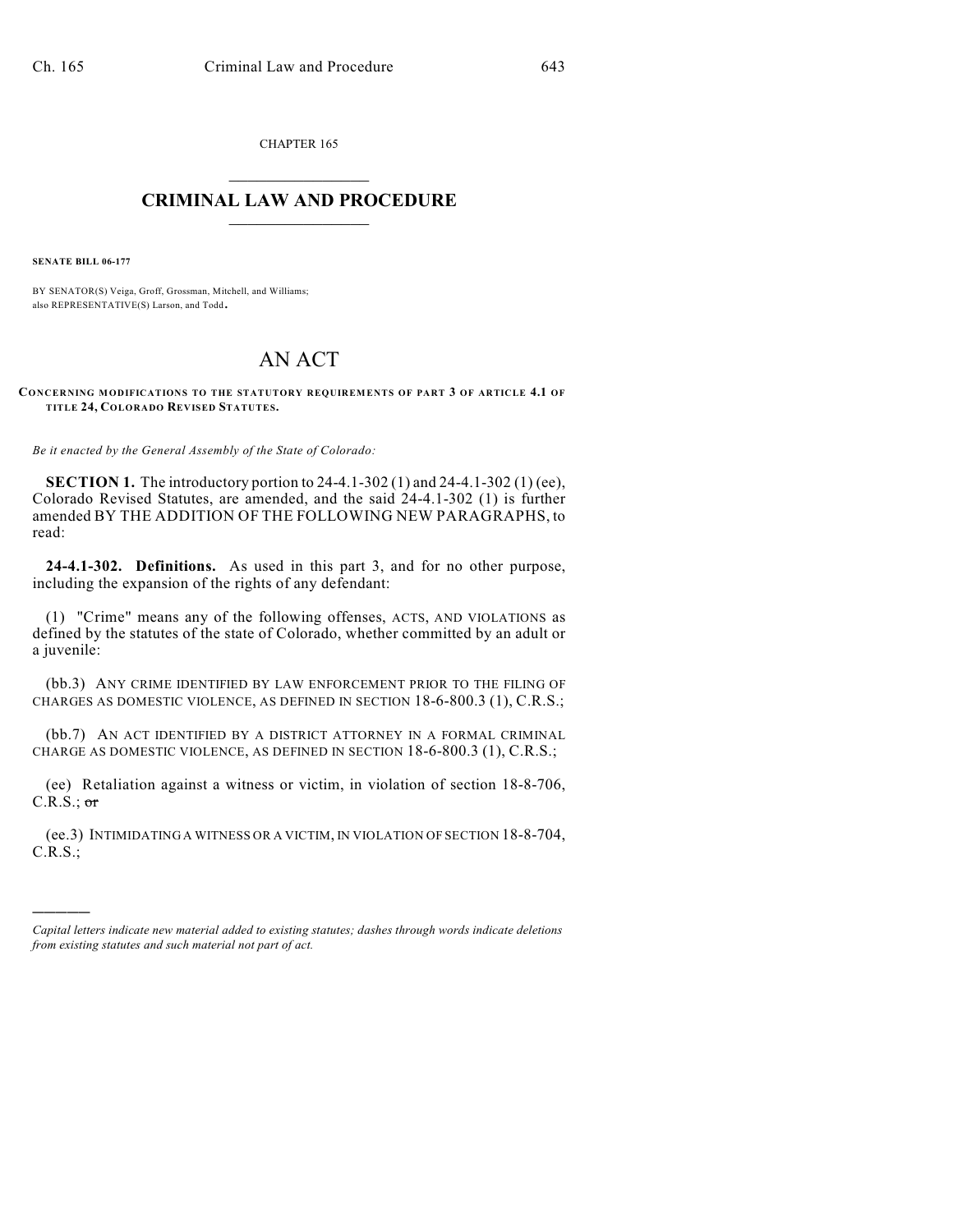(ee.7) AGGRAVATED INTIMIDATION OF A WITNESS OR A VICTIM, IN VIOLATION OF SECTION 18-8-705, C.R.S.;

(gg) INDECENT EXPOSURE, IN VIOLATION OF SECTION 18-7-302, C.R.S.; OR

(hh) VIOLATION OF A PROTECTION ORDER ISSUED UNDER SECTION 18-1-1001, C.R.S., AGAINST A PERSON CHARGED WITH COMMITTING SEXUAL ASSAULT, IN VIOLATION OF SECTION 18-3-402, C.R.S.; SEXUAL ASSAULT ON A CHILD, IN VIOLATION OF SECTION 18-3-405, C.R.S.; SEXUAL ASSAULT ON A CHILD BY ONE IN A POSITION OF TRUST, IN VIOLATION OF SECTION 18-3-405.3, C.R.S.; OR SEXUAL ASSAULT ON A CLIENT BY A PSYCHOTHERAPIST, IN VIOLATION OF SECTION 18-3-405.5, C.R.S.

**SECTION 2.** 24-4.1-302 (2) (k.5), (2) (k.7), and (2) (p), Colorado Revised Statutes, are amended, and the said 24-4.1-302 (2) is further amended BY THE ADDITION OF THE FOLLOWING NEW PARAGRAPHS, to read:

**24-4.1-302. Definitions.** As used in this part 3, and for no other purpose, including the expansion of the rights of any defendant:

(2) "Critical stages" means the following stages of the criminal justice process:

(a.5) THE DECISION NOT TO FILE CHARGES AGAINST A PERSON ACCUSED OF A CRIME;

(e.5) ANY SUBPOENA FOR RECORDS CONCERNING THE VICTIM'S MEDICAL HISTORY, MENTAL HEALTH, EDUCATION, OR VICTIM'S COMPENSATION;

 $(k.5)$  The request for change of venue or transfer of probation supervision from one jurisdiction to another;

(k.7) The request for any release from probation supervision prior to the expiration of the *original* DEFENDANT'S sentence;

(p) The transfer to or placement of a person convicted of a crime in a non-secured facility; and

(r) ANY PETITION BY A SEX OFFENDER TO TERMINATE SEX OFFENDER REGISTRATION; AND

(s) THE EXECUTION OF AN OFFENDER IN A CAPITAL CASE.

**SECTION 3.** 24-4.1-302, Colorado Revised Statutes, is amended BY THE ADDITION OF A NEW SUBSECTION to read:

**24-4.1-302. Definitions.** As used in this part 3, and for no other purpose, including the expansion of the rights of any defendant:

(1.2) "COLD CASE" MEANS A FELONY CRIME REPORTED TO LAW ENFORCEMENT THAT HAS REMAINED UNSOLVED FOR OVER ONE YEAR AFTER THE CRIME WAS INITIALLY REPORTED TO LAW ENFORCEMENT AND FOR WHICH THE APPLICABLE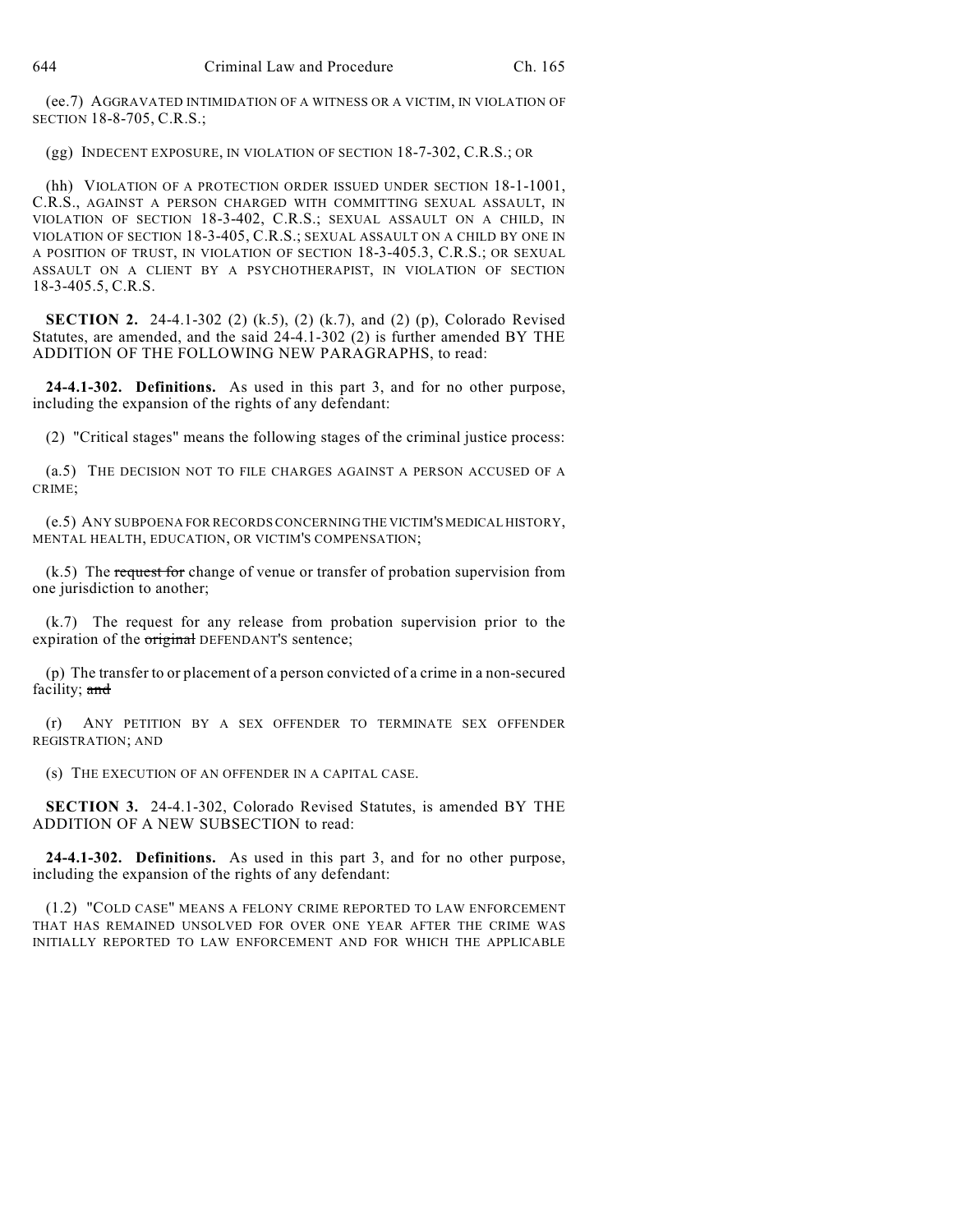## STATUTE OF LIMITATIONS HAS NOT EXPIRED.

**SECTION 4.** 24-4.1-302.5 (1) (b), (1) (c), (1) (g), (1) (h), (1) (i.5), (1) (j.5), (1) (k), (1) (t), and (1) (u), Colorado Revised Statutes, are amended, and the said 24-4.1-302.5 (1) is further amended BY THE ADDITION OF THE FOLLOWING NEW PARAGRAPHS, to read:

**24-4.1-302.5. Rights afforded to victims.** (1) In order to preserve and protect a victim's rights to justice and due process, each victim of a crime shall have the following rights:

(b) The right to be informed of and present for all critical stages of the criminal justice process as specified in section 24-4.1-302 (2); EXCEPT THAT THE VICTIM SHALL HAVE THE RIGHT TO BE INFORMED OF, WITHOUT BEING PRESENT FOR, THE CRITICAL STAGES DESCRIBED IN SECTION 24-4.1-302 (2) (a), (2) (a.5), (2) (e.5), (2)  $(k.3)$ ,  $(2)$   $(n)$ ,  $(2)$   $(p)$ , AND  $(2)$   $(q)$ .

(b.5) THE RIGHT TO BE INFORMED OF AND PRESENT FOR THE CRITICAL STAGES DESCRIBED IN SECTION  $24-4.1-302(2)(k)$  TO  $(2)(s)$ , UPON THE WRITTEN REQUEST OF THE VICTIM;

(c) (I) EXCEPT AS OTHERWISE PROVIDED IN SUBPARAGRAPH (II) OF THIS PARAGRAPH (c):

(A) The right to be informed, upon request by the victim, when a person who is accused or convicted of a crime against the victim is released or discharged from custody, is paroled, escapes from a secure or nonsecure correctional facility or program, or absconds from probation or parole COUNTY JAIL;

(B) THE RIGHT TO BE INFORMED, UPON WRITTEN REQUEST BY THE VICTIM, WHEN A PERSON WHO IS ACCUSED OR CONVICTED OF A CRIME AGAINST THE VICTIM IS RELEASED OR DISCHARGED FROM CUSTODY OTHER THAN COUNTY JAIL, IS PAROLED, ESCAPES FROM A SECURE OR NONSECURE CORRECTIONAL FACILITY OR PROGRAM, OR ABSCONDS FROM PROBATION OR PAROLE.

(II) WITH RESPECT TO THE RELEASE OR DISCHARGE OF A PERSON FROM A COUNTY JAIL OR CORRECTIONAL FACILITY, THE PROVISIONS OF SUBPARAGRAPH (I) OF THIS PARAGRAPH (c) SHALL APPLY WHEN THE PERSON RELEASED OR DISCHARGED IS NO LONGER WITHIN THE CARE AND CONTROL OF THE SUPERVISING LAW ENFORCEMENT OR CORRECTIONAL AGENCY. THE PROVISIONS OF SUBPARAGRAPH (I) OF THIS PARAGRAPH (c) SHALL NOT APPLY TO THE TEMPORARY TRANSFER OF THE CARE AND CONTROL OF A PERSON FROM A COUNTY JAIL OR A CORRECTIONAL FACILITY BY THE SUPERVISING LAW ENFORCEMENT OR CORRECTIONAL AGENCY TO ANOTHER EQUALLY OR MORE SECURE COUNTY JAIL OR CORRECTIONAL FACILITY, SO LONG AS THE PERSON WILL RETURN TO THE CARE AND CONTROL OF THE TRANSFERRING SUPERVISORY AGENCY.

(g) The right to be present at the sentencing hearing, including any hearing conducted pursuant to section 18-1.3-1201 or 18-1.4-102, C.R.S., for cases involving class 1 felonies, of any person convicted of a crime against such victim, and to inform the district attorney  $\sigma$  and the court, in writing, by a victim impact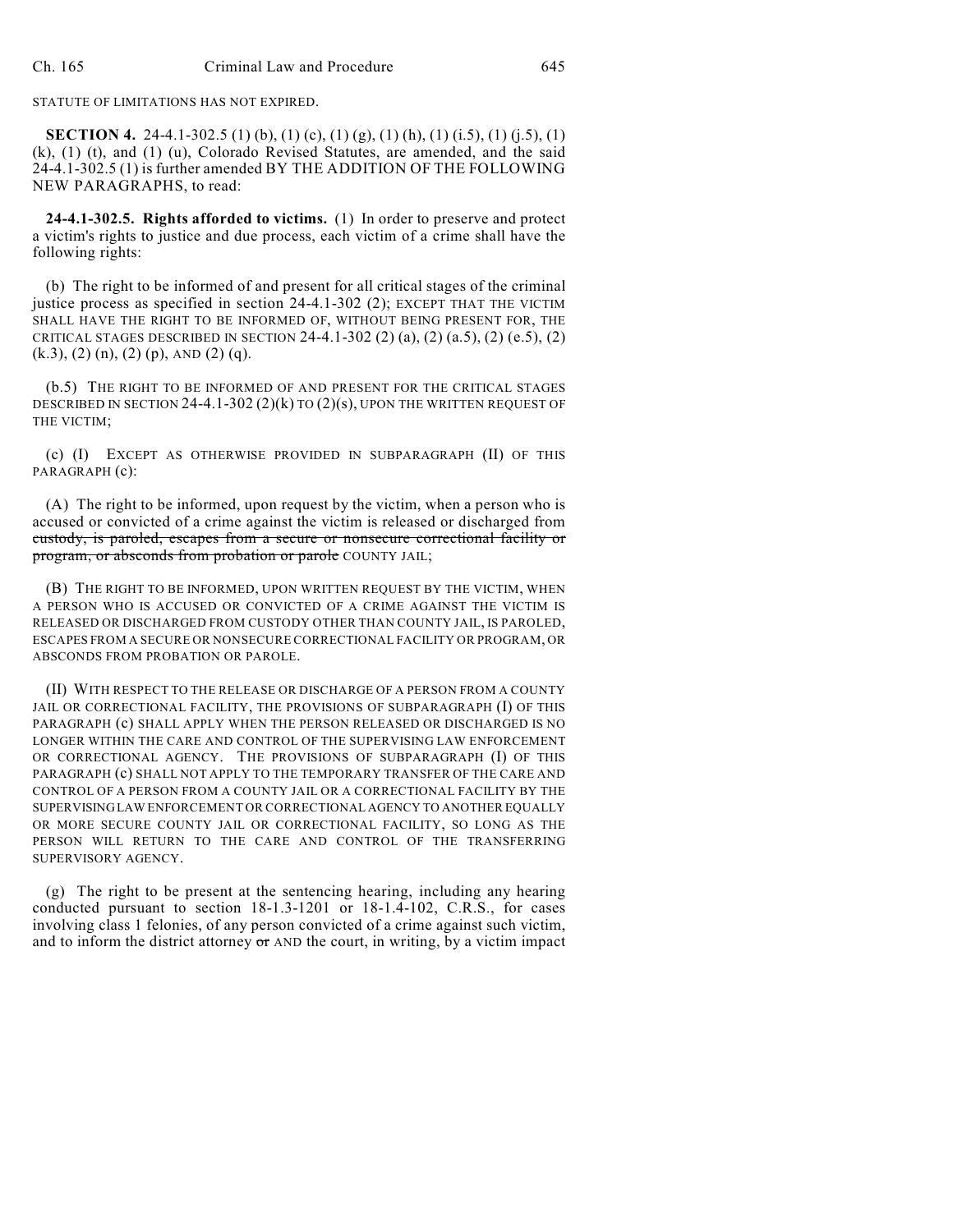646 Criminal Law and Procedure Ch. 165

statement, or AND in person by an oral statement, of the harm that the victim has sustained as a result of the crime, WITH THE DETERMINATION OF WHETHER THE VICTIM MAKES WRITTEN INPUT OR ORAL INPUT, OR BOTH, TO BE MADE AT THE SOLE DISCRETION OF THE VICTIM;

(h) The right to have the court determine the amount, if any, of restitution to be paid to a victim pursuant to article 18.5 of title 16 PART 6 OF ARTICLE 1.3 OF TITLE 18, C.R.S., by any person convicted of a crime against such victim for the actual pecuniary damages that resulted from the commission of the crime;

(i.5) In a case of domestic violence, as that term is defined in section 18-6-800.3 (1), C.R.S., the right to be informed of the violation of any condition of probation and the right to receive copies of all probation reports submitted to the court and notice of probation revocation hearings;

(j.3) THE RIGHT TO BE NOTIFIED OF A REFERRAL OF AN OFFENDER TO COMMUNITY CORRECTIONS;

 $(j.5)$  (I) The right to provide a written VICTIM IMPACT statement, AN ORAL VICTIM IMPACT STATEMENT, OR BOTH, that will be included with any referral made by the department of corrections or a district court to place an offender in a community corrections facility or program.

(II) FOR PURPOSES OF THIS PARAGRAPH (j.5), THE COMMUNITY CORRECTIONS BOARD CONSIDERING THE REFERRAL SHALL HAVE DISCRETION TO DETERMINE WHETHER A VICTIM MAY PROVIDE A SEPARATE ORAL STATEMENT TO THE BOARD AND TO PLACE REASONABLE PARAMETERS ON THE PROVISION OF AN ORAL STATEMENT BY THE VICTIM. IF A COMMUNITY CORRECTIONS BOARD DENIES THE OFFENDER'S REFERRAL TO COMMUNITY CORRECTIONS, THE VICTIM'S RIGHT UNDER THIS SUBPARAGRAPH (II) TO PROVIDE AN ORAL STATEMENT AT THE DISCRETION OF THE BOARD SHALL NOT TAKE EFFECT.

(k) The right to promptly receive any property  $\frac{1}{2}$  belonging THAT BELONGS to a victim which AND THAT is being held by a prosecutorial or law enforcement agency unless there are evidentiary reasons for the retention of such property;

(t) The right to be informed of the process for enforcing compliance with this article pursuant to section  $24-4.1-303$  (17); and

(u) The right to be informed of the results of any HIV testing that is ordered and performed pursuant to section 18-3-415, C.R.S.; AND

(v) THE RIGHT TO PREVENT ANY PARTY AT ANY COURT PROCEEDING FROM COMPELLING TESTIMONY REGARDING THE CURRENT ADDRESS, TELEPHONE NUMBER, PLACE OF EMPLOYMENT, OR OTHER LOCATING INFORMATION OF THE VICTIM UNLESS THE VICTIM CONSENTS OR THE COURT ORDERS DISCLOSURE UPON A FINDING THAT A REASONABLE AND ARTICULABLE NEED FOR THE INFORMATION EXISTS. ANY PROCEEDING CONDUCTED BY THE COURT CONCERNING WHETHER TO ORDER DISCLOSURE SHALL BE IN CAMERA.

**SECTION 5.** 24-4.1-303 (9) (f), Colorado Revised Statutes, is amended to read: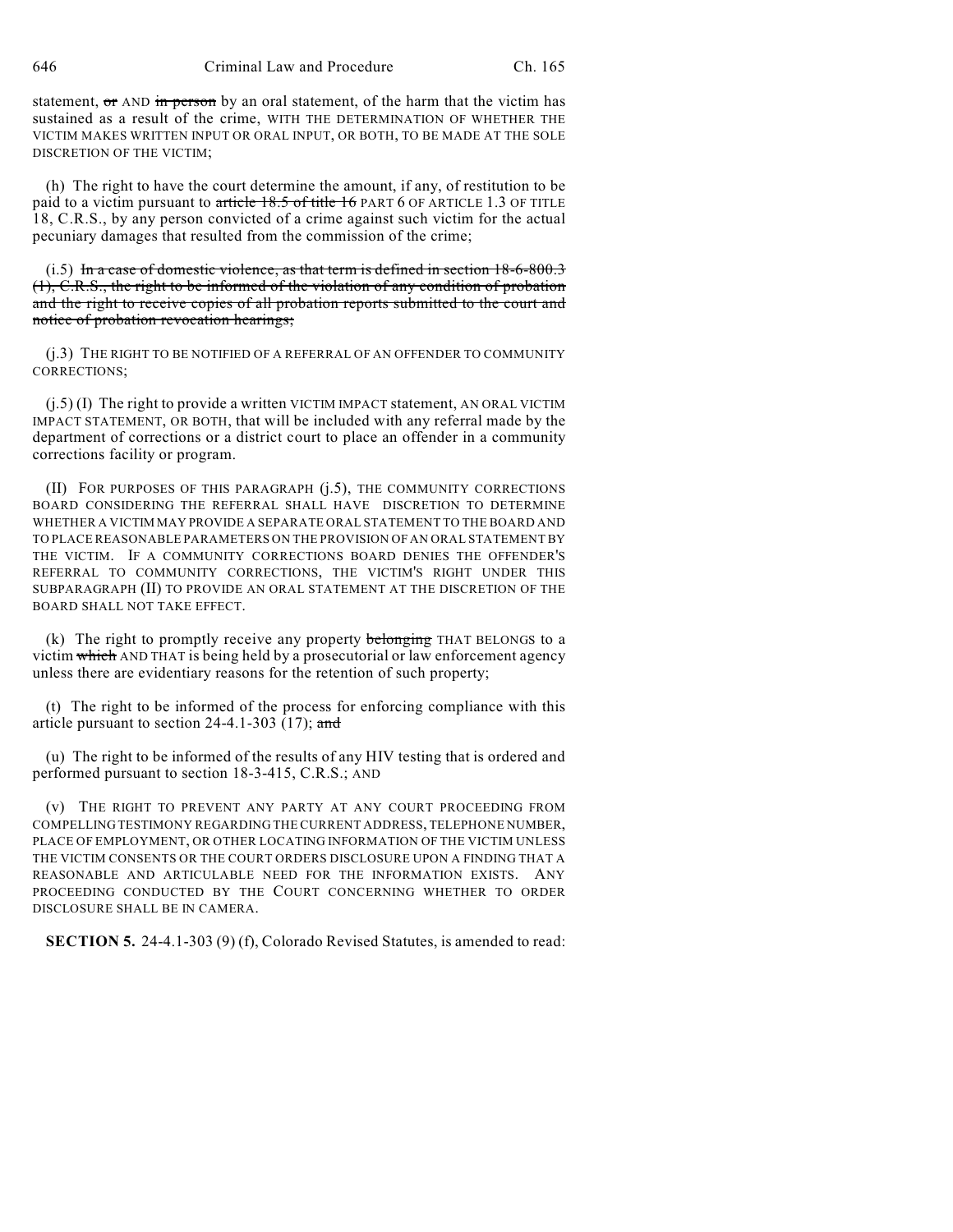**24-4.1-303. Procedures for assuring rights of victims of crimes.** (9) The district attorney and any law enforcement agency shall inform each victim as to the availability of the following services:

(f) Translation INTERPRETATION services and information printed in languages other than the English language; and

**SECTION 6.** 24-4.1-303 (10) (b) (II), Colorado Revised Statutes, is amended, and the said 24-4.1-303 (10) (b) is further amended BY THE ADDITION OF THE FOLLOWING NEW SUBPARAGRAPHS, to read:

**24-4.1-303. Procedures for assuring rights of victims of crimes.** (10) (b) As soon as available, the law enforcement agency shall give to each victim, as appropriate, the following information:

(II) The file number of the case and the name, business address, and business telephone number of any law enforcement officer assigned to investigate the case; and

(IV) THE LAW ENFORCEMENT AGENCY SHALL PROVIDE THE VICTIM IN A COLD CASE INFORMATION CONCERNING ANY CHANGE IN THE STATUS OF THE CASE. IN ADDITION, UPON THE WRITTEN REQUEST OF THE VICTIM, THE LAW ENFORCEMENT AGENCY SHALL PROVIDE AN UPDATE AT LEAST ANNUALLY TO THE VICTIM CONCERNING THE STATUS OF A COLD CASE INVOLVING ONE OR MORE CRIMES FOR WHICH THE CRIMINAL STATUTE OF LIMITATIONS IS LONGER THAN THREE YEARS.

(V) ANY FINAL DECISION NOT TO FILE MISDEMEANOR CHARGES AGAINST A PERSON ACCUSED OF COMMITTING ANY CRIME SPECIFIED IN SECTION 24-4.1-302 (1) AGAINST THE VICTIM UNLESS LAW ENFORCEMENT AND THE DISTRICT ATTORNEY'S OFFICE IN A JUDICIAL DISTRICT HAVE DEVELOPED A POLICY SPECIFYING THE MANNER IN WHICH TO INFORM VICTIMS OF DECISIONS NOT TO FILE CHARGES IN A CASE.

**SECTION 7.** 24-4.1-303 (11) (a), (11) (b), and (11) (d), Colorado Revised Statutes, are amended to read:

**24-4.1-303.** Procedures for assuring rights of victims of crimes. (11) The district attorney shall inform a victim of the following:

(a) The filing of charges against a person accused of committing any of the crimes specified in section 24-4.1-302 (1) against the victim, including an explanation of the charges when necessary; OR A FINAL DECISION NOT TO FILE FELONY CHARGES AGAINST A PERSON FOR WHOM LAW ENFORCEMENT HAS REQUESTED, PURSUANT TO SECTION 16-21-103 (2) (a), C.R.S., THE FILING OF CHARGES FOR ANY OF THE CRIMES SPECIFIED IN SECTION 24-4.1-302 (1) COMMITTED AGAINST THE VICTIM UNLESS LAW ENFORCEMENT AND THE DISTRICT ATTORNEY'S OFFICE IN A JUDICIAL DISTRICT HAVE DEVELOPED A POLICY SPECIFYING THE MANNER IN WHICH TO INFORM VICTIMS OF DECISIONS NOT TO FILE CHARGES IN A CASE.

(b) Any of the critical stages specified in section 24-4.1-302 (2) (a) TO (2) (j) AND (2) (l) of a criminal proceeding relating to a person accused of a crime against the victim; EXCEPT THAT THE DISTRICT ATTORNEY SHALL NOT BE OBLIGATED TO INFORM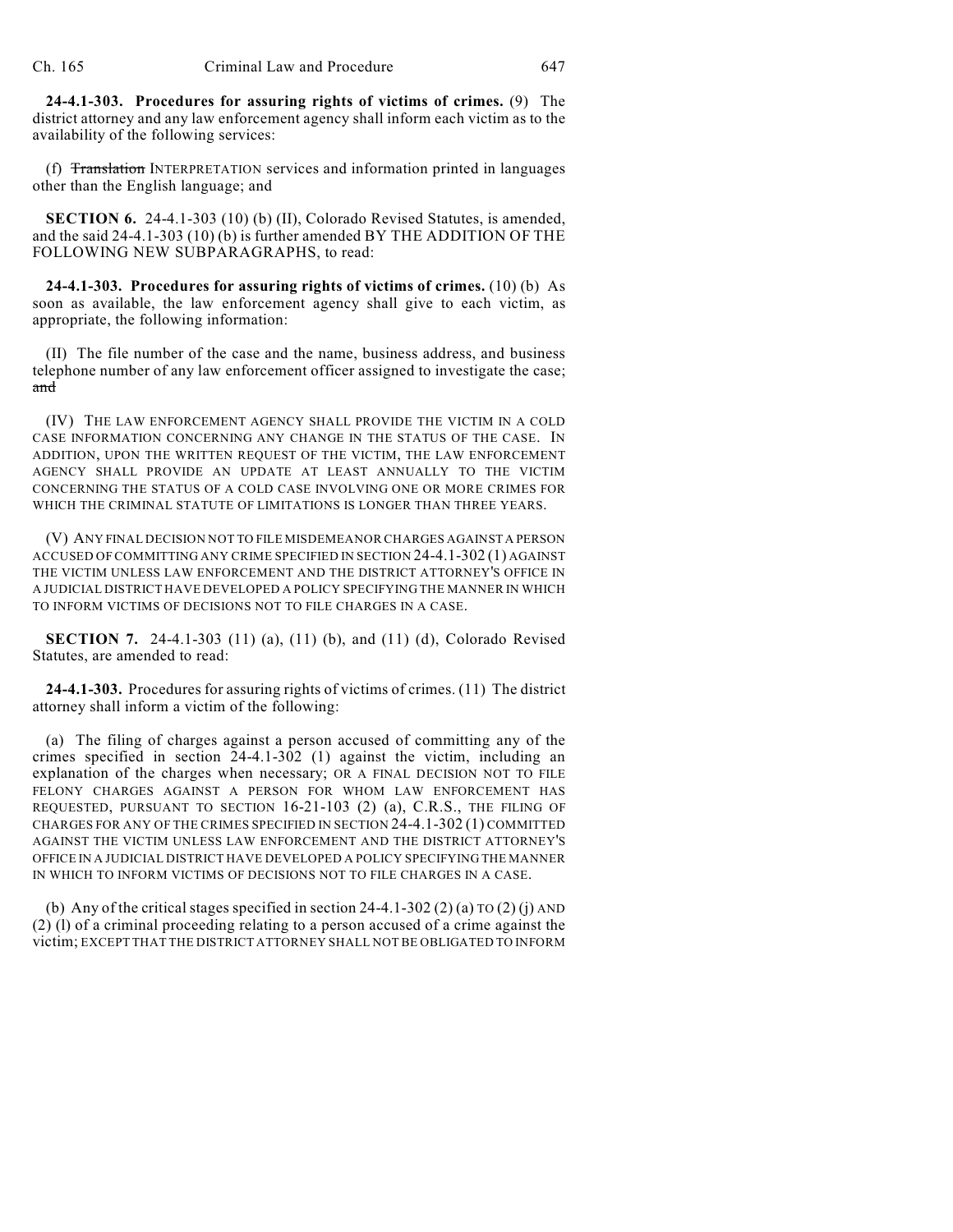THE VICTIM OF ANY APPELLATE REVIEW UNDERTAKEN BY THE ATTORNEY GENERAL'S OFFICE.

(d) The date, time, and place of  $\frac{dH}{dt}$  ANY OF THE critical stages SPECIFIED IN SECTION 24-4.1-302 (2) (a) TO (2) (j) AND (2) (l) of the proceeding;

**SECTION 8.** 24-4.1-303 (13.5) (a) (III), (13.5) (a) (V), (13.5) (a) (VI), and (13.5) (a) (VII), Colorado Revised Statutes, are amended, and the said 24-4.1-303 (13.5) (a) is further amended BY THE ADDITION OF A NEW SUBPARAGRAPH, to read:

**24-4.1-303. Procedures for assuring rights of victims of crimes.** (13.5) (a) Following a sentence to probation and upon the written request of a victim, the probation departmentshall notify the victim of the following information regarding any person who was charged with or convicted of a crime against the victim:

(III) Any REQUEST FOR release of the person in advance of the originally PERSON'S imposed sentence or period of probation;

(V) Any change of venue jurisdiction, or transfer of probation supervision from one jurisdiction to another;

(VI) Any complaint, summons, or warrant filed by the probation department for failure to report to probation or because the location of a person convicted of a crime is unknown; and

(VII) The death of the person while under the jurisdiction of the probation department; AND

(VIII) CONCERNING DOMESTIC VIOLENCE CASES, ANY CONDUCT BY THE DEFENDANT THAT RESULTS IN AN INCREASE IN THE SUPERVISION LEVEL BY THE PROBATION DEPARTMENT.

**SECTION 9.** The introductory portion to 24-4.1-303 (14), Colorado Revised Statutes, is amended to read:

**24-4.1-303. Procedures for assuring rights of victims of crimes.** (14) Upon receipt of a written statement as provided in section 24-4.1-302.5 (1) (j.5), the department of corrections shall include the statement with any referral made by the department of corrections or a district court to place an offender in a public or private community corrections facility or program. Upon written request of a victim, the department of corrections the department of human services, any state hospital, or the public or private local corrections authorities shall notify the victim of the following information regarding any person who was charged with or convicted of a crime against the victim:

**SECTION 10.** 24-4.1-303 (14.7) and (15), Colorado Revised Statutes, are amended, and the said 24-4.1-303 is further amended BY THE ADDITION OF A NEW SUBSECTION, to read: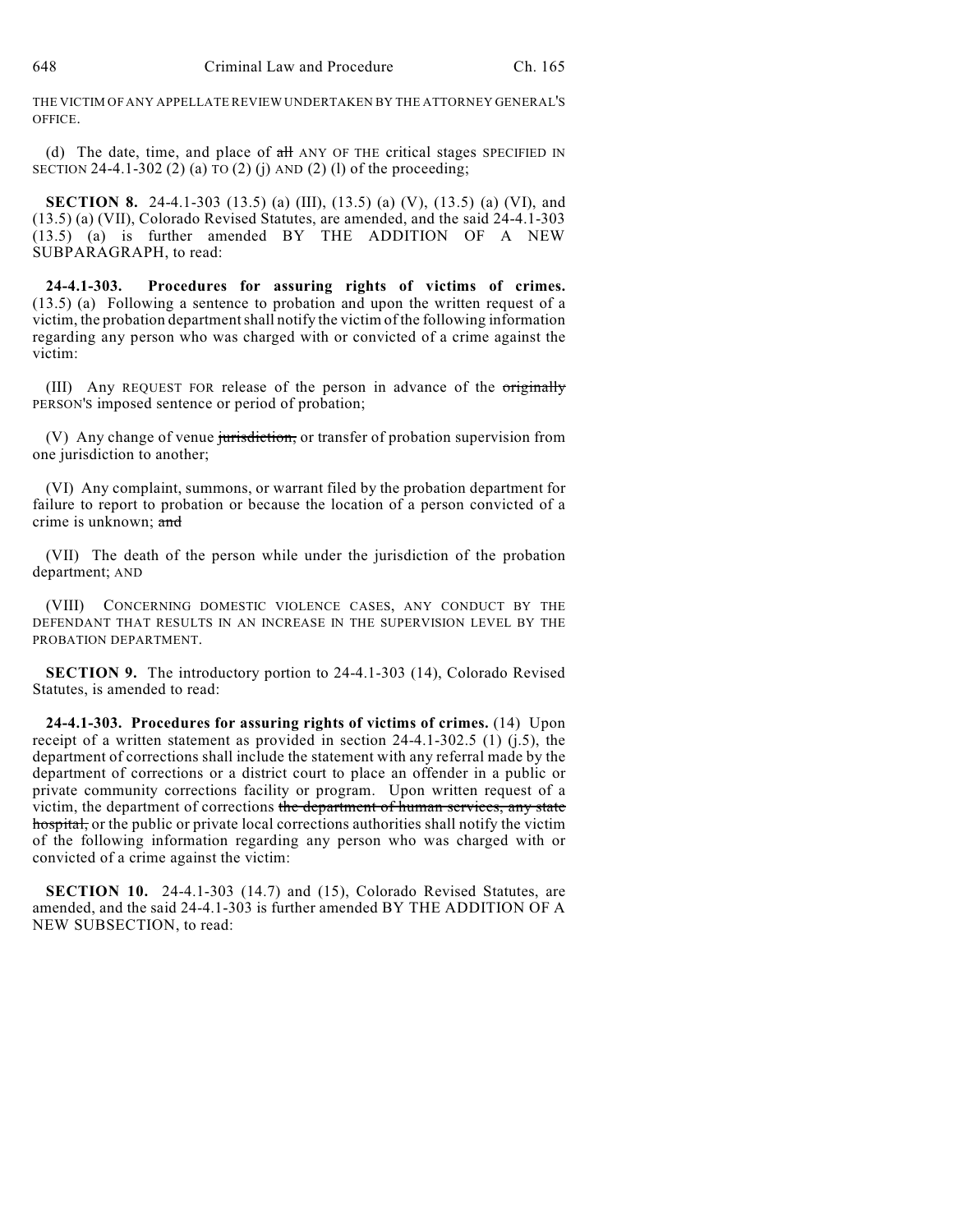**24-4.1-303. Procedures for assuring rights of victims of crimes.** (14.2) UPON RECEIPT OF A WRITTEN STATEMENT AS PROVIDED IN SECTION 24-4.1-302.5 (1) (j.5), THE DEPARTMENT OF HUMAN SERVICES AND ANY STATE HOSPITAL SHALL NOTIFY THE VICTIM OF THE FOLLOWING INFORMATION REGARDING ANY PERSON WHO WAS CHARGED WITH OR CONVICTED OF A CRIME AGAINST THE VICTIM:

(a) THE INSTITUTION IN WHICH SUCH PERSON IS INCARCERATED OR OTHERWISE BEING HELD;

(b) THE PROJECTED DATE OF SUCH PERSON'S RELEASE FROM CONFINEMENT;

(c) ANY RELEASE OF SUCH PERSON ON FURLOUGH OR WORK RELEASE OR TO A COMMUNITY CORRECTIONAL FACILITY OR OTHER PROGRAM, IN ADVANCE OF SUCH RELEASE;

(d) ANY SCHEDULED PAROLE HEARINGS REGARDING SUCH PERSON AND ANY CHANGES IN THE SCHEDULING OF SUCH HEARINGS;

(e) ANY ESCAPE BY SUCH PERSON OR TRANSFER OR RELEASE FROM ANY STATE HOSPITAL, A DETENTION FACILITY, A CORRECTIONAL FACILITY, A COMMUNITY CORRECTIONAL FACILITY, OR OTHER PROGRAM, AND ANY SUBSEQUENT RECAPTURE OF SUCH PERSON;

(f) ANY DECISION BY THE PAROLE BOARD TO RELEASE SUCH PERSON OR ANY DECISION BY THE GOVERNOR TO COMMUTE THE SENTENCE OF SUCH PERSON OR PARDON SUCH PERSON;

(g) THE TRANSFER TO OR PLACEMENT IN A NONSECURED FACILITY OF A PERSON CONVICTED OF A CRIME, ANY RELEASE OR DISCHARGE FROM CONFINEMENT OF THE PERSON, AND ANY CONDITIONS ATTACHED TO THE RELEASE; AND

(h) THE DEATH OF SUCH PERSON WHILE IN CUSTODY OR WHILE UNDER THE JURISDICTION OF THE STATE OF COLORADO CONCERNING THE CRIME.

(14.7) (a) The court or its designee shall ensure that victim information be provided to any entity responsible for victim notification after the defendant is sentenced.

(b) THE COURT SHALL NOTIFY THE VICTIM OF PETITIONS FILED BY SEX OFFENDERS TO CEASE SEX OFFENDER REGISTRATION PURSUANT TO SECTION 16-22-113 (2) (c), C.R.S.

(15) (a) Unless specifically stated otherwise, the requirements of this section to provide information to the victim may be satisfied by either written or oral communication with the victim or the victim's designee. The person responsible for providing such information shall do so in a timely manner and advise the victim or the victim's designee of any significant changes in such information. The victim or the victim's designee shall keep appropriate criminal justice authorities informed of the name, address, and telephone number of the person to whom such information should be provided, and any changes of such name, address, and telephone number.